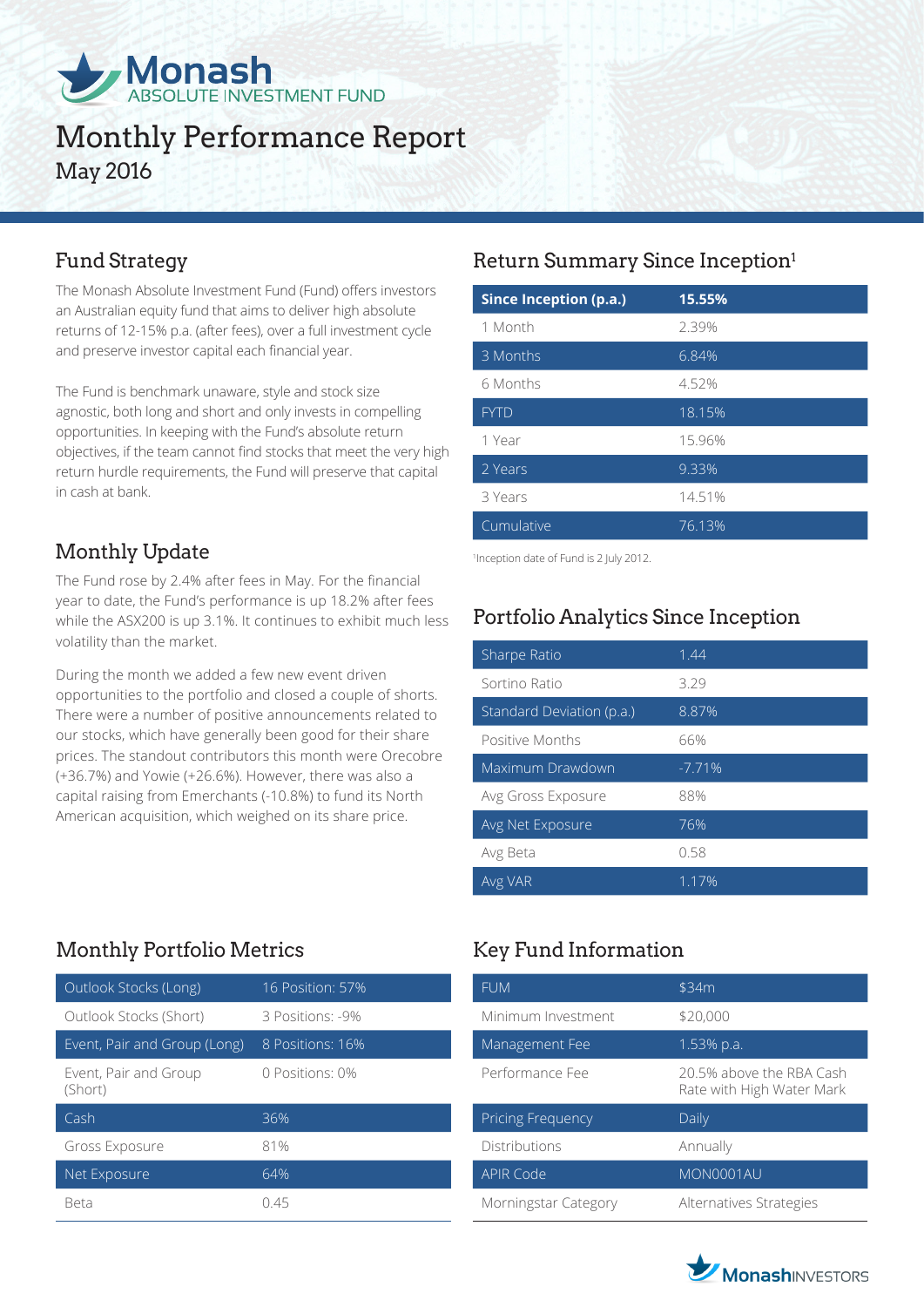

# Monthly Performance Report May 2016

**Orecobre** (ASX: ORE) is a producer of Lithium, a metal that is experiencing strong demand growth due to its use in electric car batteries. Orecobre is one of 4 major Lithium producers that account for 91% of the world's production. Resources analysts generally expect the Lithium price to double from its 2015 level of \$6,000/t by 2020. We have now seen much of that rise, and stock prices in the sector have risen dramatically, too.

We first purchased the stock in December 2015 for just under \$2, and it has more than doubled since then (\$4.54 at month end). We have been happy to take profits in the stock and have reduced our weighting from its original level, given that there is now much less upside to our price target.

**Yowie** (ASX:YOW) is a manufacturer of novelty chocolates, that are similar to Kinder Surprise. It is already has US distribution through Walmart and Walgreens, among others. The Neilson survey in North America found it to be the number one selling Novelty Candy (where sold) and this led to the announcement of two large new convenience store distribution contracts in May. The company also announced the purchase of an additional high speed wrapper to meet expected future demand.

The share price responded to these announcements after a period where the market was becoming concerned that execution was lagging. This really is just the beginning for Yowie in the USA, where Kinder Surprise has not ever been sold due to regulatory issues.

**Emerchants** (ASX:EML) provides payment solutions and transactions cards. It has operations in Australia and Europe. Retailers use these cards for reward schemes and gift cards, and they are also used for loan disbursements, corporate expenses and salary packaging. Corporate bookmakers have found the cards particularly useful for their clients, who can use them to deposit and withdraw money from betting accounts at ATM machines.

In May, Emerchants announced the purchase of Store Financial US and a placement to fund it. This put a cap on the share price, which had risen sharply over the last 6 months with strong sales growth to corporate bookmakers and expansion into Europe. We expect Emerchants high rates of sales and earnings growth to continue.

### Commentary Cumulative Return Since Inception



## Gross/Net Exposure Since Inception